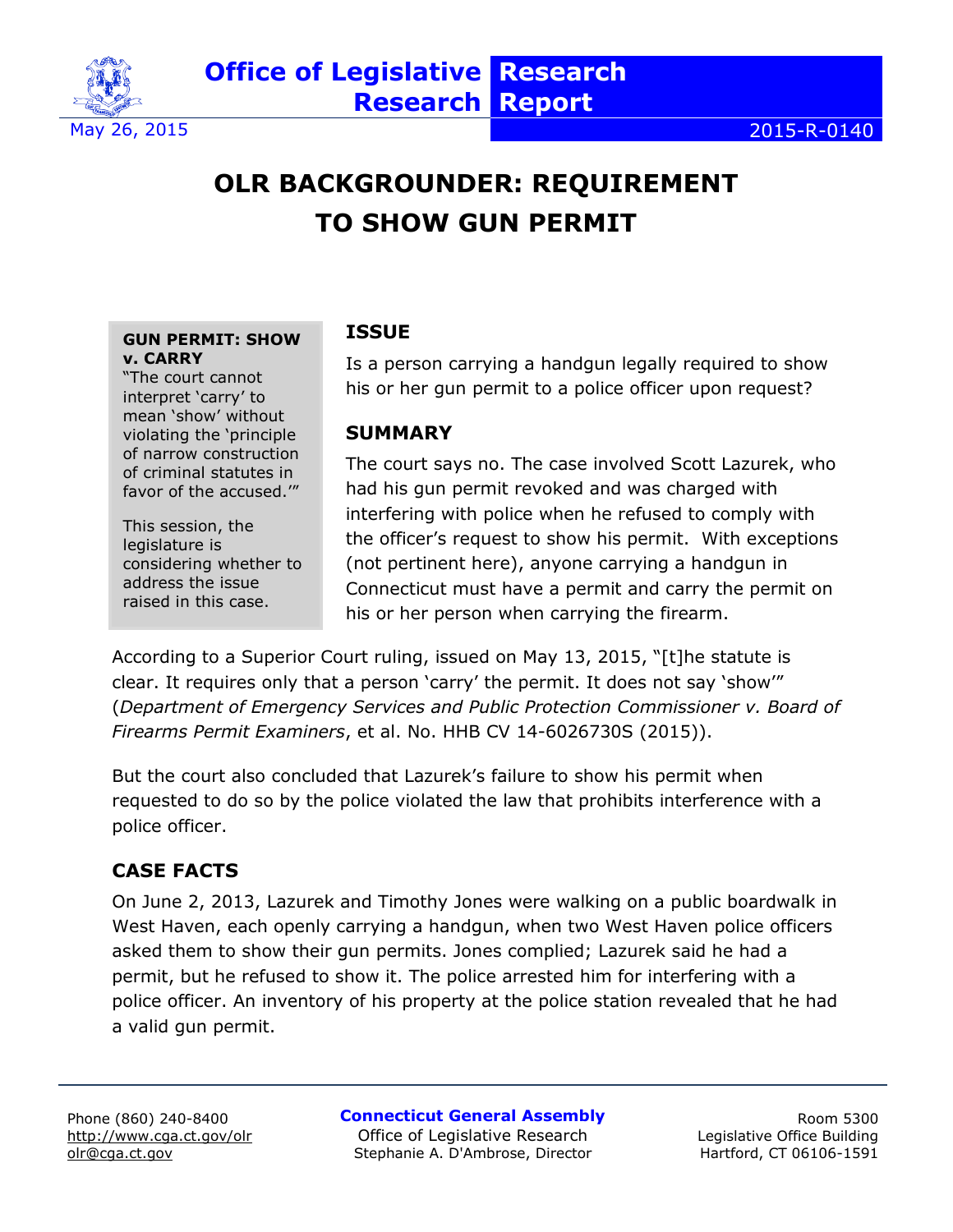On June 27, 2013, the Department of Emergency Services and Public Protection (DESPP) commissioner revoked Lazurek's permit on grounds that he was an unsuitable person to hold a permit. The criminal charges were dismissed in July 2013.

Lazurek appealed the revocation to the Board of Firearms Permit Examiners, which reinstated the permit, and the commissioner appealed to the Superior Court.

# **PERTINENT LAWS**

By law (with some exceptions not pertinent here), a person must have a permit to carry handguns in Connecticut. The permittee must carry the permit on his or her person when carrying a handgun  $(CGS \S 29-35)$ .

The law enumerates 10 categories of people who are automatically ineligible to hold a gun permit. It additionally requires the permitting official to find that the applicant does not intend to carry the firearm for an unlawful purpose and is a suitable person to hold a permit. But it does not define the term "suitable" (CGS  $\frac{1}{2}$  $29 - 28(b)$ .

The commissioner may revoke or suspend a gun permit for cause and must revoke it (1) if the permittee is convicted of a felony or any of several specified misdemeanors or (2) upon the occurrence of any event that would have made an applicant ineligible for a permit  $(CGS \S 29-32(b))$ .

Anyone aggrieved by a permit revocation or limitation may appeal to the Firearms Board, which must inquire into and determine the facts de novo. Unless the board finds that the revocation or limitation was for just and proper cause, it must order the permit to be issued, renewed, or restored, or the limitation removed or modified, as applicable  $(CGS \S 29-32b(b))$ . The board's decision may be appealed to the Superior Court.

# **DESPP'S ARGUMENTS**

The commissioner argued that Lazurek was an unsuitable person because he (1) violated the law by failing to show his permit when requested ( $CGS \S 29-35(b)$ ), (2) violated the law that prohibits interference with a police officer (CGS  $\S$  53a-[167a\)](http://cga.ct.gov/current/pub/chap_952.htm#sec_53a-167a), and (3) expressed his intent to violate these laws in the future in the same circumstances. According to the commissioner, "although the [permit] statute does not expressly require a permit holder to show a permit when the police make such a request, the statutory requirement that a person carry his permit on his person serves no purpose if the court does not construe the statute to require showing the permit" (id. at pp. 6-7).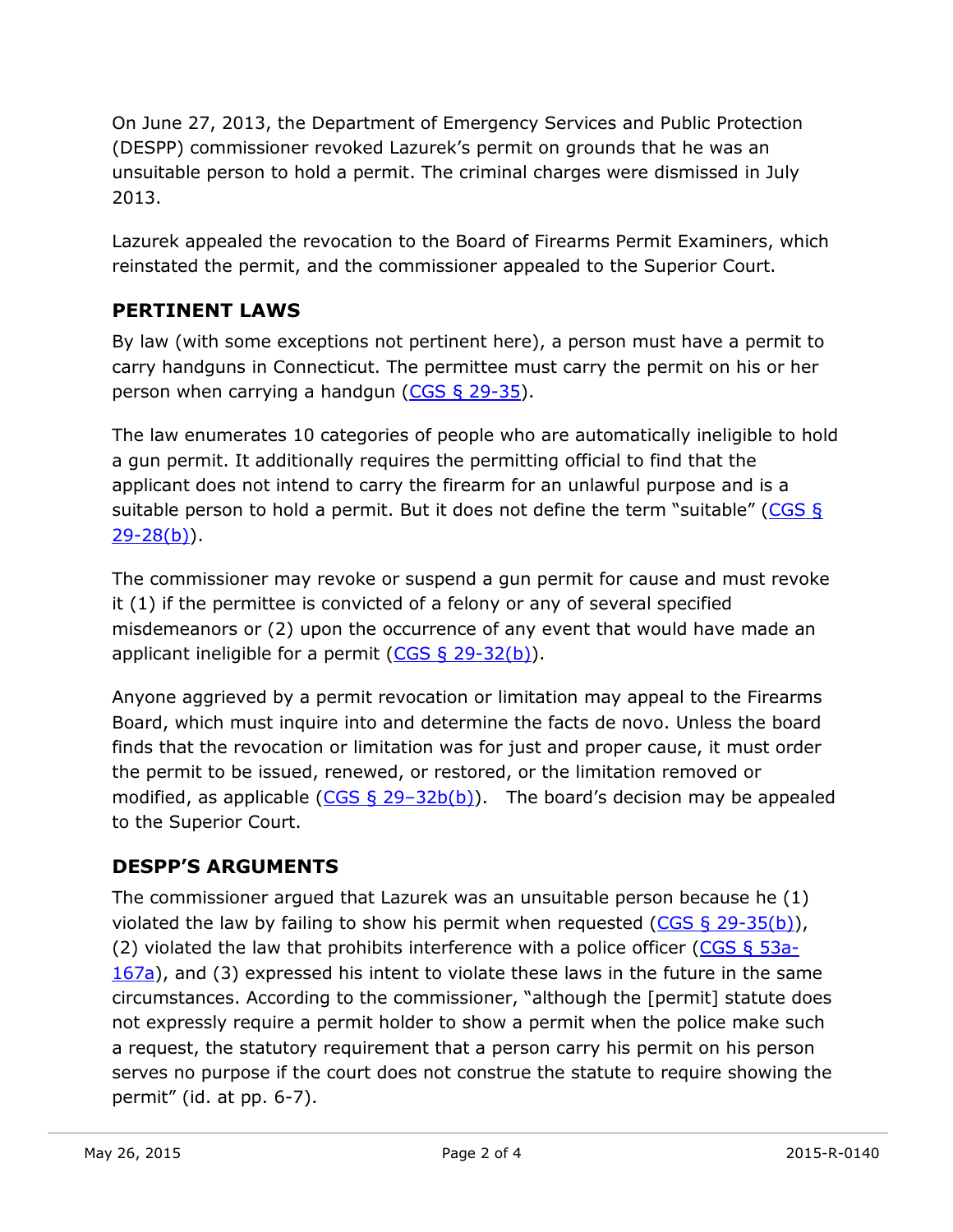The commissioner also cited the legislative history of the permit statute, which she said showed that the legislature that enacted the bill "heard police testimony expressing frustration about their ability to enforce the underlying law that prohibits carrying a pistol without a permit" (id. at p. 7).

## **RULING**

The court said the permit statute is "absolutely clear. It requires only that a person 'carry' the permit. It does not say 'show.' The court cannot interpret 'carry' to mean 'show' without violating the 'principle of narrow construction of criminal statutes in favor of the accused'" (id. at p. 7). It said that even if the legislature meant to require a permittee to show his or her permit upon police request, the court must rely on what the legislature said, not what it meant to say. Thus, the court concluded that Lazurek's failure to show his permit was not a violation.

### *Interference with Police*

The commissioner argued that Lazurek's conduct amounted to interference with a police officer under  $CGS \S 53a-167a$ , which provides in part that "a person is guilty of interfering with an officer when such person obstructs, resists, hinders or endangers any peace officer. . .in performance of such peace officer's. . .duties" (id. at p. 8)

The court said that given the statute's broad construction and the case facts, Lazurek violated the statute. It said that in the absence of seeing the actual permit, the police would have to resort to more inconvenient and time-consuming measures to determine if Lazurek had a permit. "Thus, Lasurek's failure to show his permit clearly 'hampered' police investigation and 'obstructed' or 'hindered' the police in their duties" (id. at p. 9).

The court disagreed with Lazurek's claim that the police were not acting in the performance of their duties when they asked for his permit and conducted a *Terry* stop without reasonable suspicion. It said that although the police did not have reasonable suspicion of criminal activity, they did not make a *Terry* stop. Further, according to the court, because the police did no more than "ask Lazurek for his permit, and did not exercise or threaten any show of force, no fourth amendment seizure or stop occurred" (id. at p. 10).

The court also disagreed with Lasurek's assertion that the police were acting outside the performance of their duties when they asked him for the permit. It said the Appellate Court has recognized that "depending on the specific circumstances, a person who openly carries a pistol conceivably may be subject to arrest for violating several statutes, . . . even if [the law] does not prohibit a permit holder from